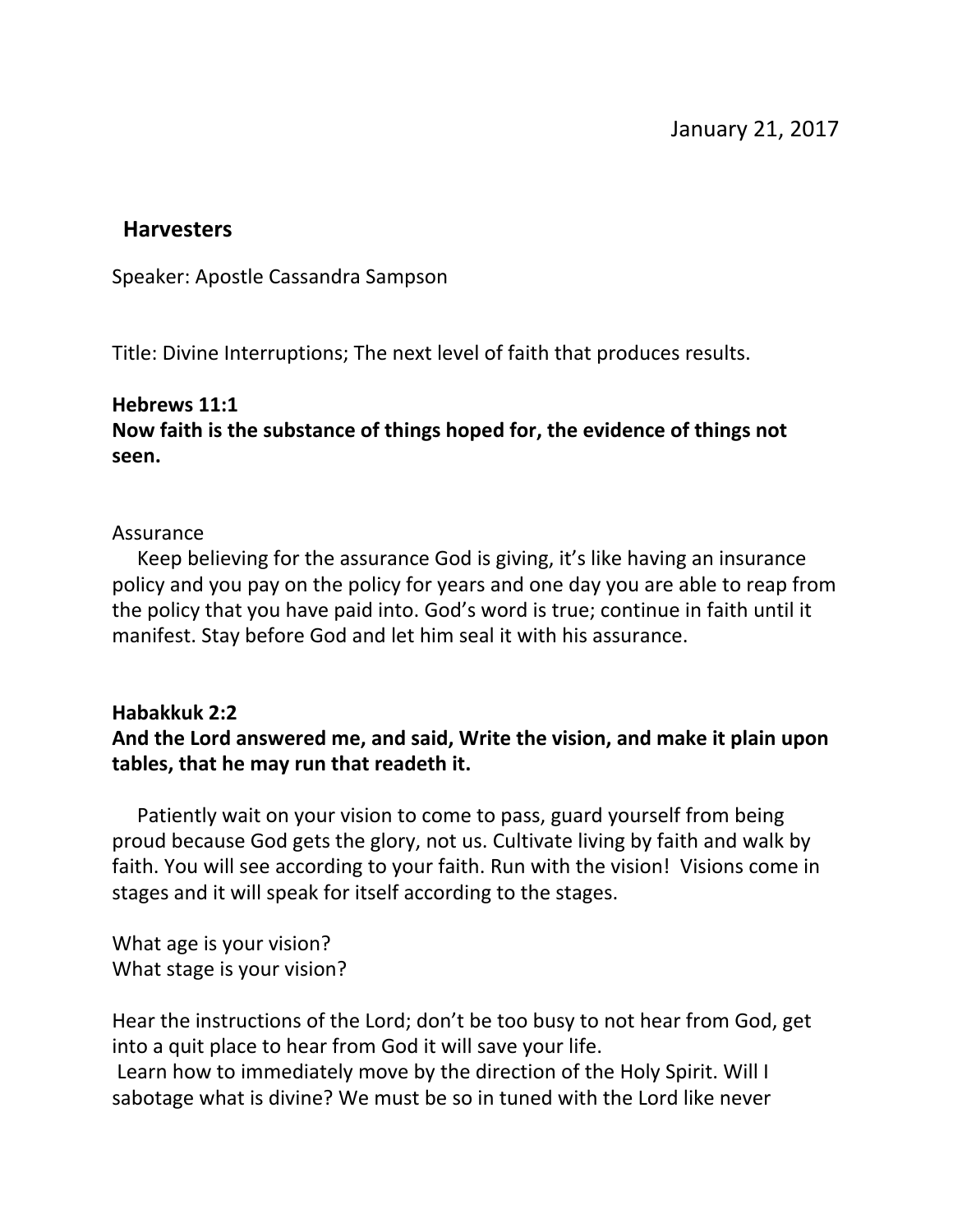before. If there is a divine interruption how are you going to handle it? We have to see how God sees instead of getting stuck. Don't get held up.

# **Isaiah 46:9**

**Remember the things I have done in the past. For I alone am God! I am God, and there is none like me.**

God declares the end before the beginning, look at the end and rewind it to the beginning to walk forward. There's a process, don't get stuck during the process. We will get a glimpse of the end. The end result is about our life and what God has purposed for us. We are birthed with the purpose in our belly. Discover it, agree with it, and do it. It please God that when our purpose is fulfilled.

### **Jeremiah 18:15**

**But my people are not so reliable, for they have deserted me; they burn incense to worthless idols. They have stumbled off the ancient highways and walk in muddy paths.**

# What's your preference?

You have highways or pathways, don't cause yourself to stumble. Do you want to see God's face or his back in the day of calamity?

### **Jeremiah 6:16**

**This is what the Lord says: "Stop at the crossroads and look around. Ask for the old, godly way, and walk in it. Travel its path, and you will find rest for your souls. But you reply, 'No, that's not the road we want!'**

 What happens when you have an emergency and you find the person with the answer to your problem and you try to connect to the person with the solution to the problem but it is intercepted and someone else get there first before you get your answer. What are you going to do?

### **Mark 5:22-43**

- 1. Wait on the Lord
- 2. Be patient
- 3. Don't let your faith fail you.
- 4. Do not waiver in your faith while you are waiting. Unbelief!
- 5. Maintain your focus during times of trouble.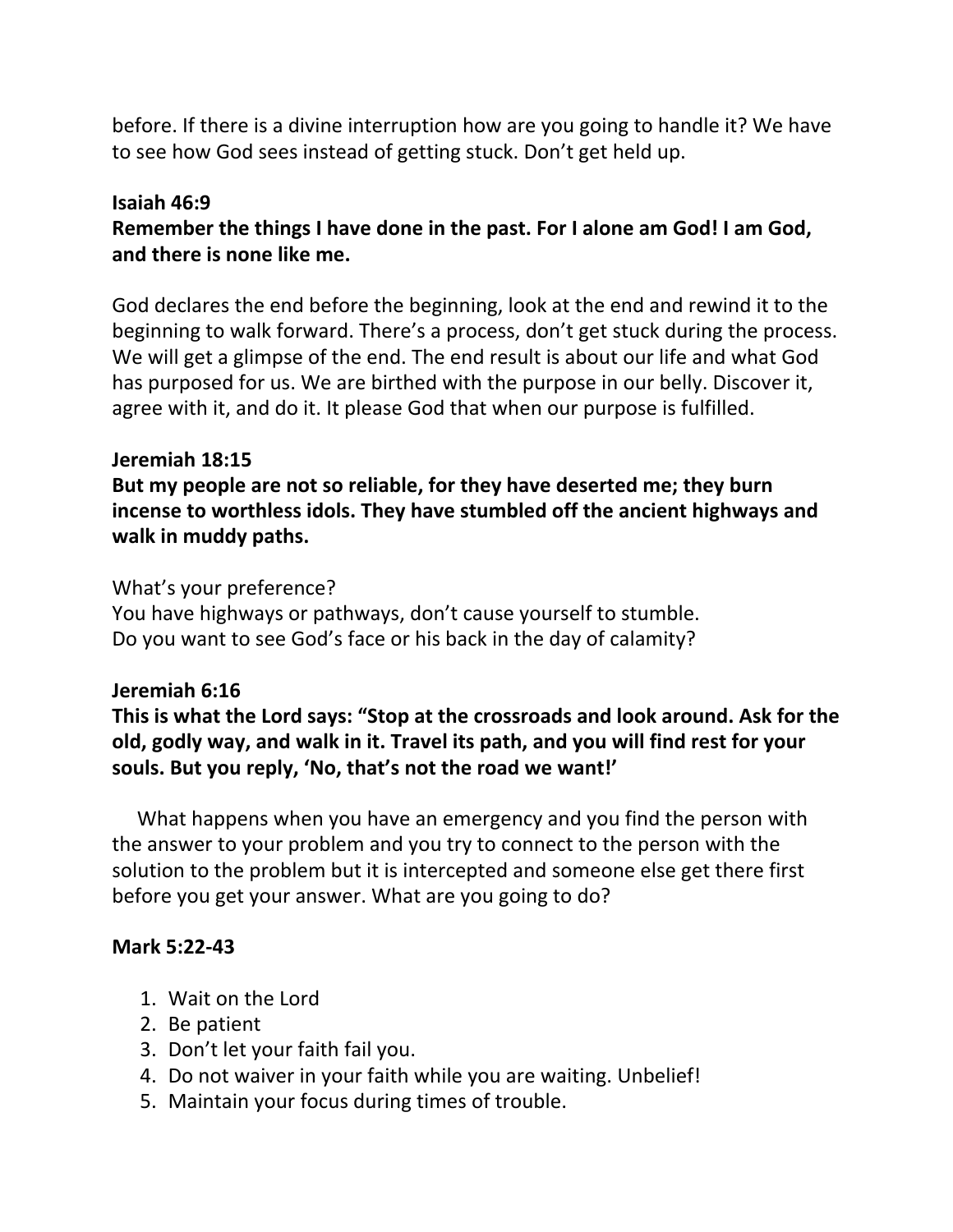- 6. Believe in the promise keeper, that he will produce the expected end.
- 7. Don't get stuck in the process speak faith.
- 8. Focus on the expected outcome.
- 9. Be consistent in your faith. Don't speak negative.
- 11. Let your confidence be in God where there is a greater reward.

## Paraphase

The woman with the issue of blood intercepted Jesus as he was on his way to go see Jairus. She had an emergency that was very important to her and she went to see a man she knew who could help her with her affliction. She waited for twelve years to touch the hem of Jesus garment after spending all that she had saved going to see doctors who could not help her. When she touched Jesus garment the blood dried up immediately. She had faith! Healing comes as you go, and sometimes it's immediately. She wasn't supposed to be afflicted for twelve years. Our faith demonstrates our lives, go in peace and be healed of your afflictions.

While the woman was speaking messengers arrived from the home of Jairus. They told Jairus that his daughter was dead and not to bother the teacher anymore. Jesus encouraged Jairus to have faith because he knew what it would take for the emergency. Faith!! When Jesus went to see about Jairus's daughter he took with him Peter, James, and John. Take those that believe when you go out. Do not take the doubters. The girl arose immediately and walked. How many sleeping people have we buried? During the time of sickness you need Jesus not the teacher. Go to Jesus! Don't be afraid to believe. Our faith demonstrates our lives.

Testimony of Dr. Dee Dee Freemans Women's Conference

Dr. Freeman was at the conference and she received word that her husband wasn't feeling well. While she was away ministering she stayed focused with what God has called her to do. She continued to check on her husband throughout the conference and new that there was an urgent need. Their daughter took him to the hospital and later they found out that he was gravely ill and had to be put in a induced coma for him to survive. Dr. Freeman didn't go